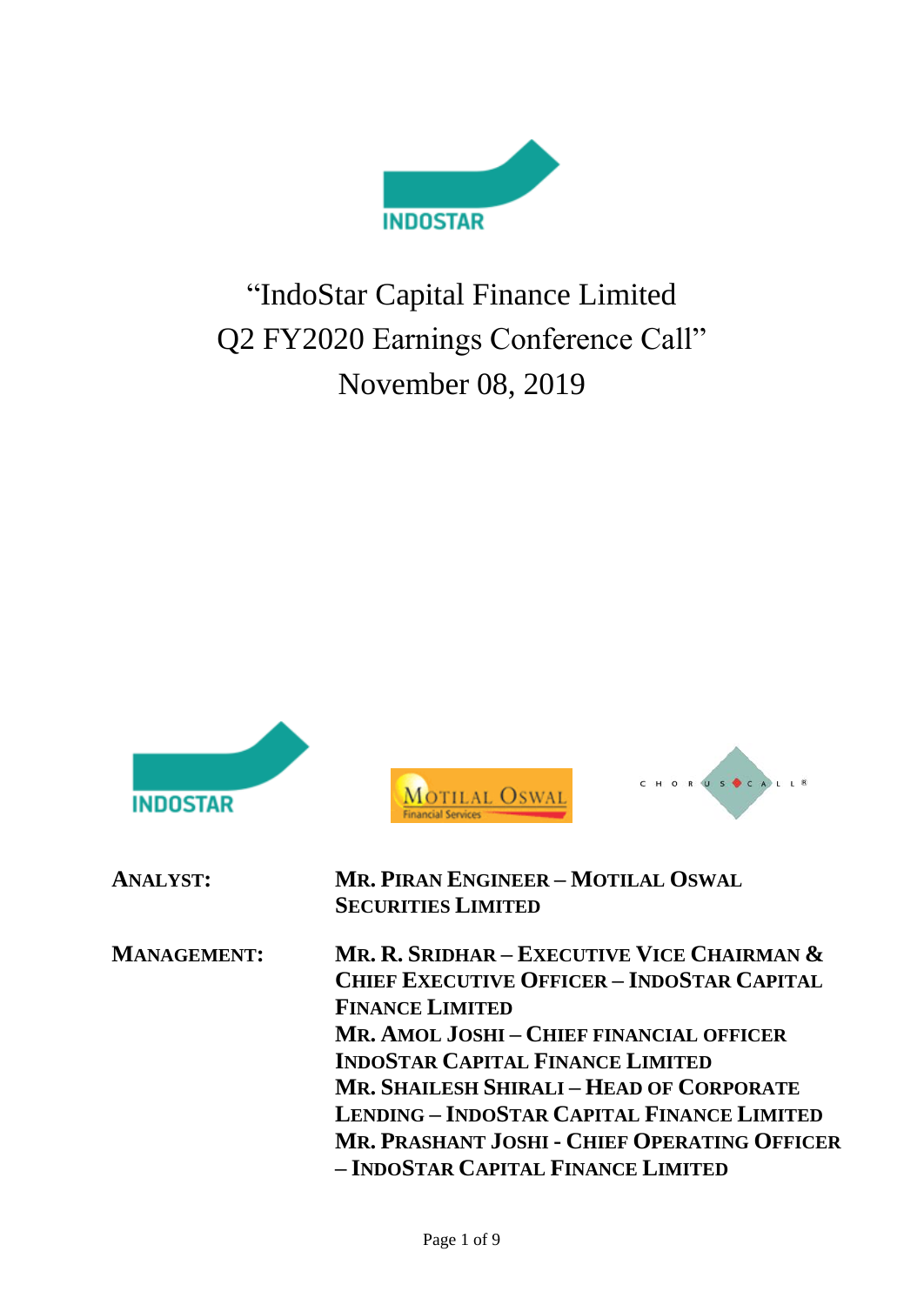

**Moderator:** Ladies and gentlemen good day and welcome to the IndoStar Capital Finance Q2 FY2020 Earnings Conference Call, hosted by Motilal Oswal Financial Services. As a reminder, all participants' lines will be in the listen-only mode and there will be an opportunity for you to ask questions after the presentation concludes. Should you need assistance during the conference call, please signal an operator by pressing "\*" then "0" on your touchtone phone. Please note that this conference is being recorded. I now hand the conference over to Mr. Piran Engineer from Motilal Oswal Financial Services. Thank you and over to you Sir!

**Piran Engineer:** Thanks Steven. Welcome to the call. With us we have the entire management team of IndoStar led by Mr. R. Sridhar the CEO. Over to you Sir!

**R. Sridhar:** Good afternoon to all of you. First off, I would like to give the highlights of Q2 FY2020. Net interest income has gone up around 19% and pre-provision operating profit is up 21%. AUM has remained flat, roughly around INR 11,000 Crores compared to Q1 and our retail to corporate mix has changed considerably.

> The cost to income ratio has come down from 38% to around 36% and our NIMs are very comfortable during the quarter at about 8% attributable to our retail businesses. You would also note that the quality of our assets has improved substantially particularly in the CV financing business.

> The P&L has an element of provisions of around INR 50 Crores on two accounts (in the non-real estate segment) where we felt that there could some stress going forward in the next few quarters. We have taken a precautionary provision on a very conservative basis and as a consequence of this provision our profit after tax is at INR 49 crores lower by 23% compared to the year-on-year INR 64 Crores; On a half-year basis PAT was broadly flat at INR 97 Crores.

> Disbursements have been down this quarter due to (i) the liquidity scenario in the industry and (ii) gradual build up in momentum on the partnership with ICICI Bank (which commenced towards the end of July'19). In the first quarter after operationalizing this partnership, IndoStar has sourced business of INR 165 Crores and we expect volumes to go up significantly from the current period onwards.

With this overview, I open the forum for questions and we would be very happy to answer.

**Moderator:** Thank you very much. We will now begin the question and answer session. The first question is from the line of Nausheel Shah from Capgrow Capital. Please go ahead.

**Nausheel Shah:** On slide 12 of the presentation, the corporate lending has not changed, but as far as I know that one business account which you had lent too has been downgraded to default by rating agencies. Has that been recognized as NPA?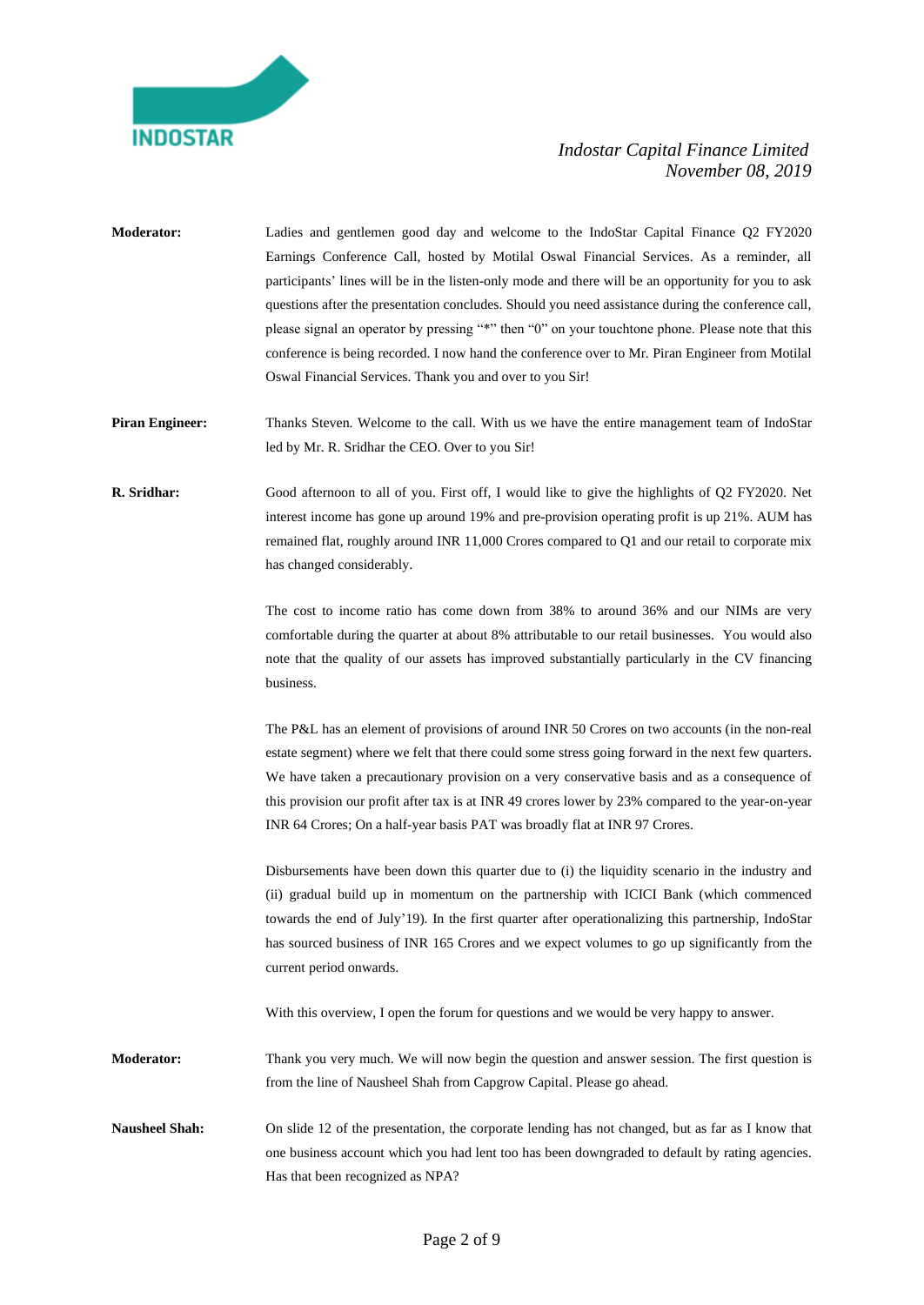

- **Shailesh Shirali:** Right now it is less than 90 days past due (dpd) in our books; As Mr. Sridhar said, we have already made provision for two accounts, and this is one of them which may possibly slip to stage 3 if there is no progress or if there is no restructuring in the current quarter.
- **Nausheel Shah:** Okay and what sort of recovery do you see in that stressed account?
- **Shailesh Shirali:** We had about INR 80-90 Crores exposure out of which almost INR 30 Crores has already been recovered. So, our exposure in four operating subsidiaries is small (amounts ranging from INR15-20 Crores each). For one of the subsidiaries, we have found a buyer and we have recovered that amount leaving the residual outstanding to INR 60 Crores against which we have made a provision of 25-30%.

Nausheel Shah: I will just come back in the queue for further questions. Thank you.

**Moderator** Thank you. The next question is from the line of Akash Dattani from HDFC Securities. Please go ahead.

- **Akash Dattani:** Good afternoon Sir and thank you for taking my questions. My question is on the yields this quarter. I assume that part of the reason for this bump up would be higher securitization and assignment done during the quarter as well as some income possibly recognized on coorigination is that the correct interpretation?
- **R. Sridhar:** You are absolutely right. A lot of it actually has got to do with assignment led income and, on the co-origination, there has been income but it is not as significant as the assignment income. Also, overall in the retail businesses rates have inched up for new originations;
- **Akash Dattani:** Would you be able to specify the amount of income recognized on securitization and assignment during the quarter included in right from operation?

**Prashant Joshi:** I think it is around INR 25 Crores for this quarter.

**Akash Dattani:** Sir my next question is on asset quality, would it be fair to assume at present the gross stage 2 does not include anything apart from the two accounts for which the INR 50 Crores provisions has been made this quarter?

- **Prashant Joshi:** Off the two accounts wherein we have taken a provision, one of the accounts is considered as a Stage 2 account. There are no other accounts within Corporate Lending which are categorized under Stage 2. Kindly note that the classification under Stage 2 for this account was driven by an early alert event and not necessitated by poor performance.
- Akash Dattani: So, need to classify as Stage 2 was driven by increase in credit risk?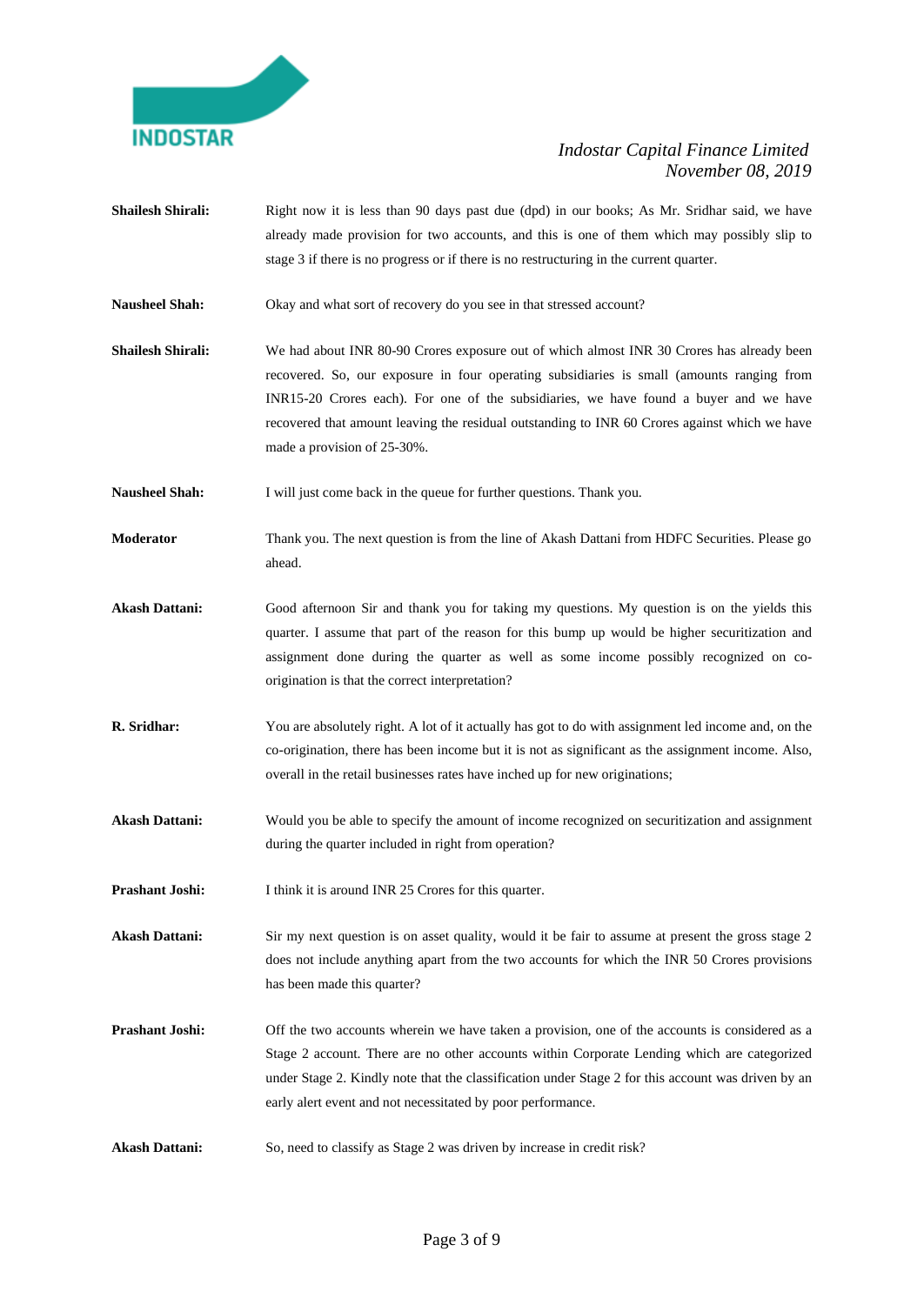

| <b>Prashant Joshi:</b> | Yes                                                                                                                                                                                                                                                                                                                                                                                                                   |
|------------------------|-----------------------------------------------------------------------------------------------------------------------------------------------------------------------------------------------------------------------------------------------------------------------------------------------------------------------------------------------------------------------------------------------------------------------|
| <b>Akash Dattani:</b>  | My last question relates to AUMs. Does it include any of the loans under co-origination?                                                                                                                                                                                                                                                                                                                              |
| Amol Joshi:            | AUMs will include the loans sourced under co-origination with ICICI Bank.                                                                                                                                                                                                                                                                                                                                             |
| Moderator              | Thank you. The next question is from the line of Gautam Jain from GCJ Financial. Please go<br>ahead.                                                                                                                                                                                                                                                                                                                  |
| <b>Gautam Jain:</b>    | Good afternoon Sir. We have recognized an NPA INR 150 Crores in Q1 right Sir?                                                                                                                                                                                                                                                                                                                                         |
| R. Sridhar:            | Correct.                                                                                                                                                                                                                                                                                                                                                                                                              |
| <b>Gautam Jain:</b>    | This quarter we have made some contingent provision on corporate portfolio of around INR 56<br>Crores?                                                                                                                                                                                                                                                                                                                |
| R. Sridhar:            | INR 50 Crores represents precautionary provisions taken for two accounts within Corporate<br>Lending.                                                                                                                                                                                                                                                                                                                 |
| <b>Gautam Jain:</b>    | Are these accounts different from the NPAs recognized in Q1?                                                                                                                                                                                                                                                                                                                                                          |
| R. Sridhar:            | Absolutely. These two accounts are not NPAs as of now. We see stress in these two accounts<br>hence we have made precautionary provision of INR 50 Crores.                                                                                                                                                                                                                                                            |
| <b>Gautam Jain:</b>    | I missed few questions, so can I ask again what is the total exposure to do these two accounts?                                                                                                                                                                                                                                                                                                                       |
| R. Sridhar:            | INR 200 Crores.                                                                                                                                                                                                                                                                                                                                                                                                       |
| <b>Gautam Jain:</b>    | Against which we have made provision of INR 50 Crores?                                                                                                                                                                                                                                                                                                                                                                |
| R. Sridhar:            | Right correct.                                                                                                                                                                                                                                                                                                                                                                                                        |
| <b>Gautam Jain:</b>    | In your interview, TV interview says further provision can come in Q3 and Q4, is that correct?                                                                                                                                                                                                                                                                                                                        |
| R. Sridhar:            | I said that in coming quarter we will evaluate these two accounts and then decide whether there is<br>a deterioration or an improvement; This would drive the need to take provisions. At present, the<br>recovery process is underway so we will not know as of now. Further, these are not NPAs<br>currently and should they become NPAs in future, we will evaluate and decide on effecting<br>further provisions. |
| <b>Gautam Jain:</b>    | Are these exposures secured?                                                                                                                                                                                                                                                                                                                                                                                          |
| R. Sridhar:            | Yes they are secured exposures.                                                                                                                                                                                                                                                                                                                                                                                       |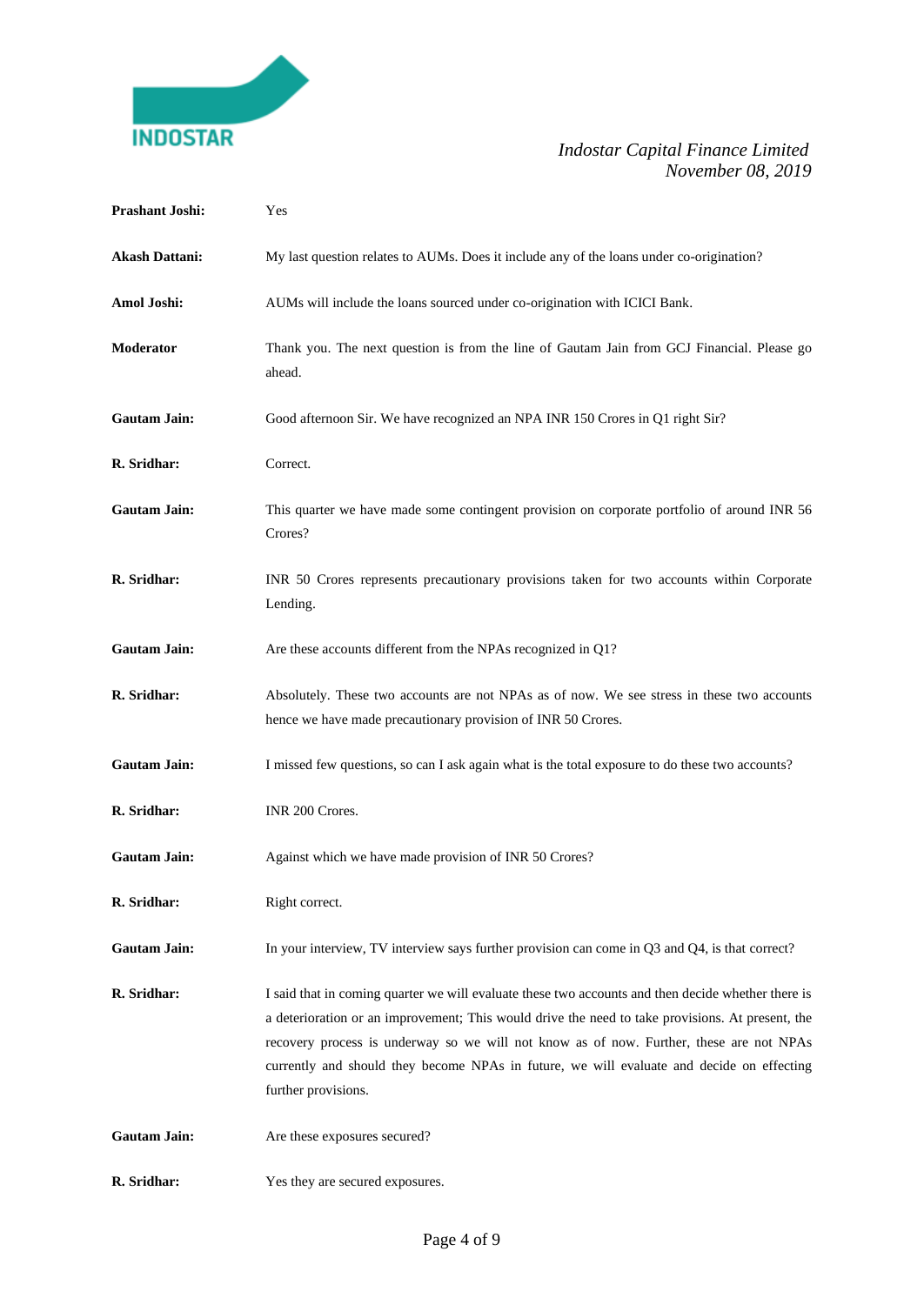

- Gautam Jain: Okay apart from these two accounts are we seeing any other stress or stage 2 accounts within the corporate portfolio?
- **R. Sridhar:** We are very watchful about portfolio quality and currently we are comfortable with the level of provisioning that we have made. Further, there is just one account which is under Stage 2 (something that was already highlighted earlier as a response)
- **Gautam Jain:** No that is what we have said in Q1 but we did not expect any stage 3 assets in Q2, but now we are saying two account are seeing stress; Can you provide some qualitative comments as to how is the overall corporate book behaving and what is our expectation on stress by year end?
- **Shailesh Shirali:** If you go a little bit into history, in last July the book was INR 5,400 Crores which was about INR 3,000 crores of real estate and balance loans were from the non-real estate segment. This loan book as on date has come down to INR 3500 Crores that is  $\sim$  INR 2000 Crores reduction. We expect the book to further witness reduction to INR 2,800 Crores by March-20 as per normal repayments and trends that we are seeing. As of now we do not expect any more negative surprises here and even during the previous quarter, we had pointed out that one of the accounts was showing some weakness wherein we have taken a provision in the current quarter.
- **Gautam Jain:** Okay one of these two accounts is media account.
- **Shailesh Shirali:** Yes.
- **Gautam Jain:** Okay thank you Sir. Thank you so much.
- **Moderator** The next question is from the line of Pritesh Vora from Mission Holdings. Please go ahead.
- **Pritesh Vora:** Sir again this INR 200 Crores exposure which you are saying. What kind of security coverage we have, what kind of collateral do we have?
- **Shailesh Shirali:** In one of the cases it is mix of fixed and current assets, more than 1X cover; For the other account, there are shares. (Loan against shares)
- **Pritesh Vora:** More than 1X cover is it?
- **Shailesh Shirali:** In one of the cases (exposure  $\sim$  INR 60 Crores) collateral is fixed and current assets; For the account from the media space, the lending is against collateral of shares (LAS) .
- **Pritesh Vora:** Is coverage sufficient to effect full recovery or do we expect significant haircuts?
- **Shailesh Shirali:** We have already provided over 25% (account in the Gym business) which is still not an NPA on our books. It is going through a restructuring process, once things are clearer, we will have to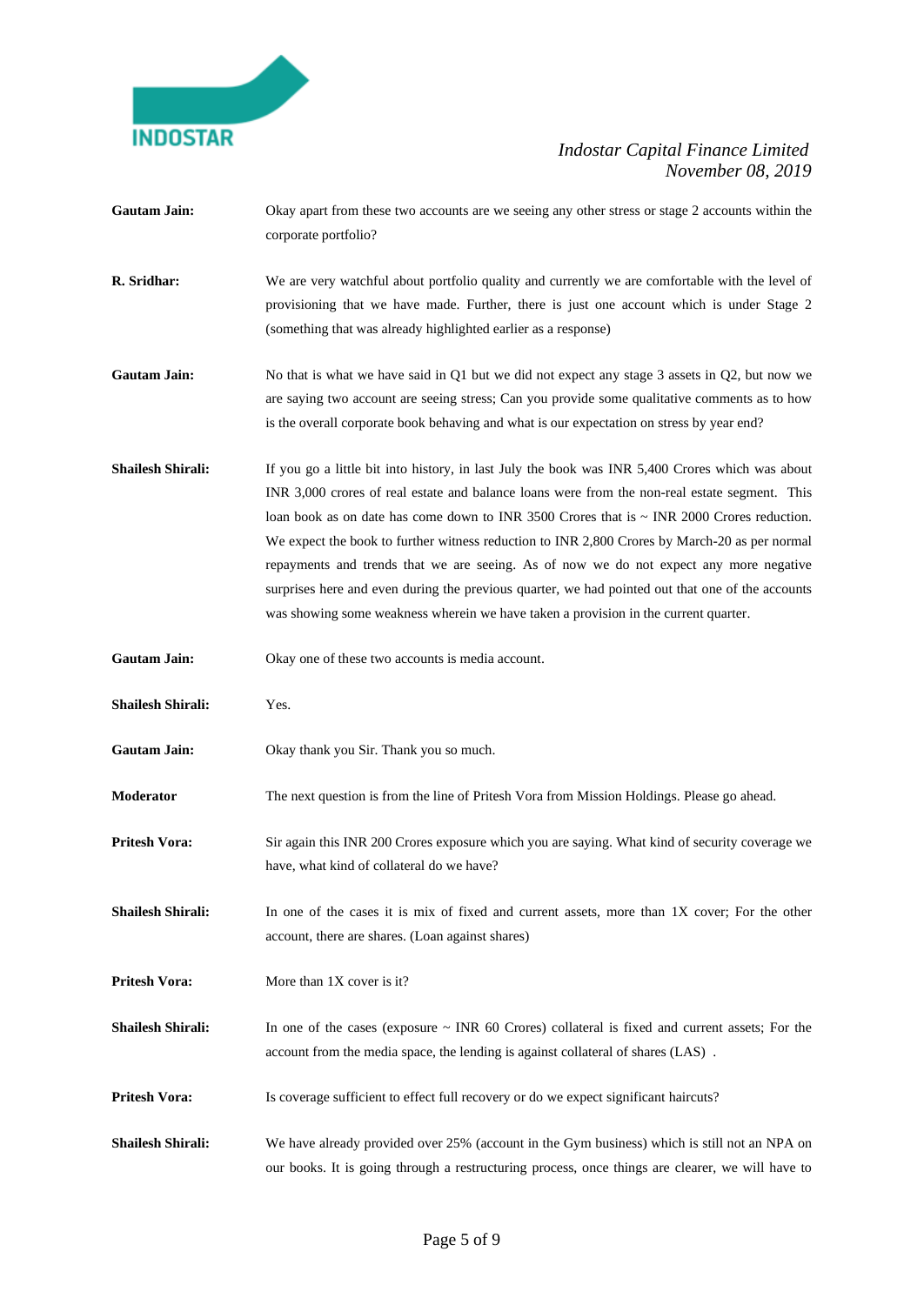

take a call. As total exposure is around INR 60 crores and we have taken a provision of ~INR 20 crore, we have to take a call on whether to provide further or not once the restructuring becomes clear.

**Pritesh Vora:** Can you highlight the scalability of the partnership agreement in CV financing with ICICI Bank over the next few years?

**R. Sridhar:** Our capability as of now with current infrastructure (built + acquired capacity from IIFL) enables us to potentially disburse or source INR 4,000-5,000 Crores per annum. As you aware, that CV industry is currently going through a cyclical slowdown. We are cautious in not growing the book too much, so it is a combination of a liquidity constraint plus the industry slowdown which affects our delivery on business volumes. However, I am confident that with the festival season starting, good monsoon etc. should provide a good pickup in activity which should help drive up volumes in our business. Over the next 2 to 3 years factoring in a recovery in the CV industry, we should be able to achieve volumes of INR4,000-5000 crores per annum without any further increase in people or infrastructure.

**Pritesh Vora:** Will you adopt a business model of Cholamandalam or Shriram Transport Finance?

- **R. Sridhar:** Our focus customer segment has greater similarity with Cholamandalam than Shriram. Shriram Transport is operating in the bottom most customer segment, which are first time users; Our customer focus is on the mid segment which is more or less Chola's customer segment; The main differentiator between us and Chola relates to choice of business mix wherein we would choose to be more active in the used vehicles space versus Chola wherein there is a higher proportion of newer vehicles financed.
- **Pritesh Vora:** Could you comment on asset mix between retail and corporate once CV financing scales up meaningfully?
- **R. Sridhar:** Our intent is to keep the mix at around 25:75 (Corporate to Retail); We were at 75 and 25 (two years back); We think we can achieve the desired mix by March 2020 and we will try to maintain that in the future.

**Pritesh Vora:** Alright Sir, wish you all the best. Thank you very much.

**Moderator** Thank you. The next question is from the line of Dhruv Kapoor from Waterbridge Capital. Please go ahead.

**Dhruv Kapoor:** Sir thank you for the opportunity. Sir I had a couple of questions. One would be what would be our incremental sources of borrowing and the incremental cost of fund in relation to that?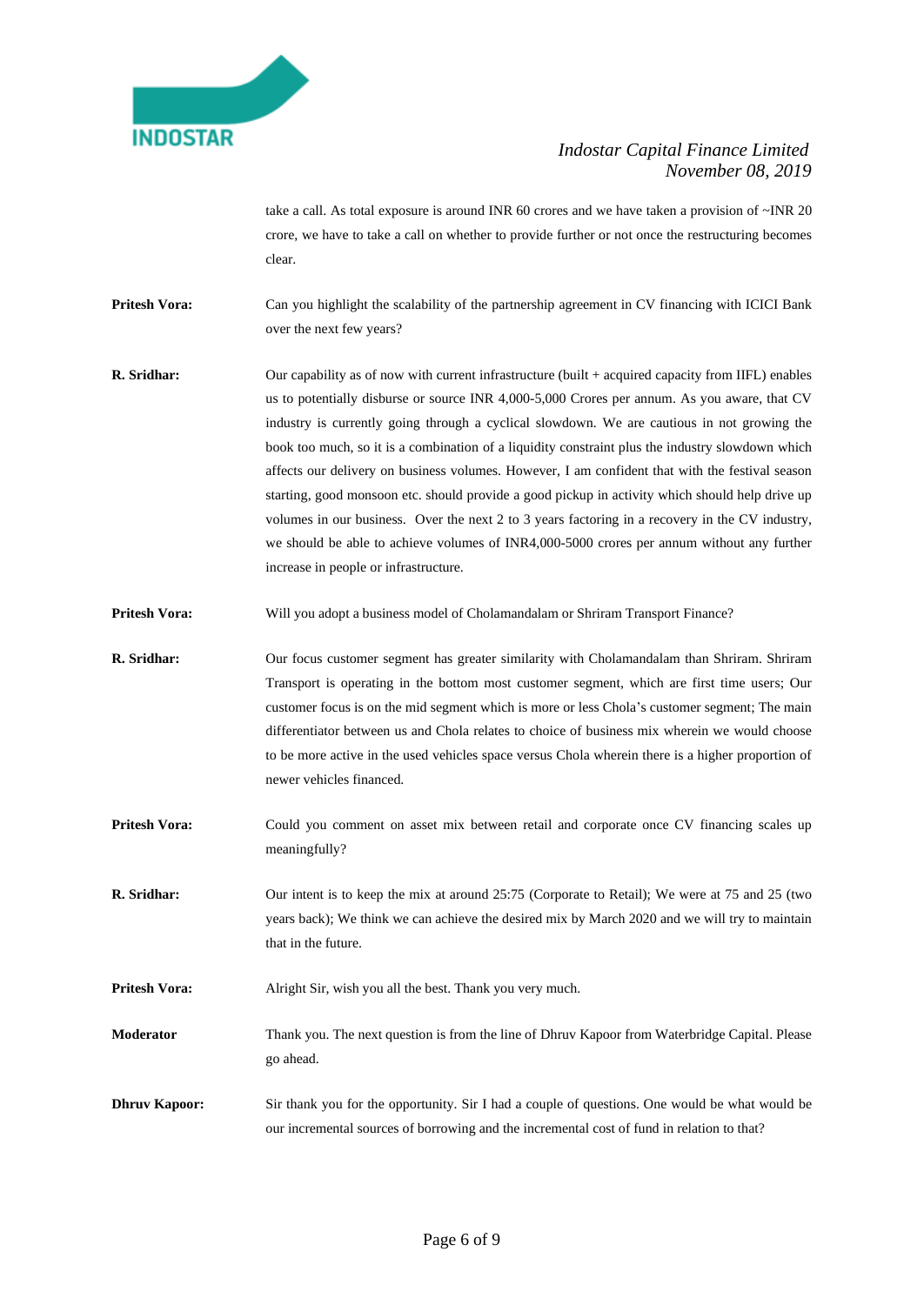

- **R. Sridhar:** The incremental funding is predominantly from banks and we have also started doing off balance sheet which involves selling of portfolios and the third one which we are doing is direct lending by ICICI Bank under our partnership tie-up. We have still one more source viz. Overseas Borrowing (ECB) which we have not exercised until date and we may use this window in future.
- **Dhruv Kapoor:** What are the incremental costs, at what rates are you borrowing from the banks?
- **R. Sridhar:** It is around 10% to 10.5% on balance sheet, 9.5% to 10% on off balance sheet windows.
- **Dhruv Kapoor:** Sir despite the acquisition of the IIFL business the vehicle finance disbursements were pretty low in the quarter, so it is general industry phenomenon or anything else?
- **R. Sridhar:** Two things, one is liquidity and the other one is industry slowdown.
- **Dhruv Kapoor:** What is your guidance on credit costs for 2020-21?
- **R. Sridhar:** See as of now our retail business has stabilized, so there could be only improvement not much of deterioration there. Within the corporate book, we have already highlighted the accounts wherein we taken some precautionary provision; For one of the accounts already declared as NPL in Q1, we will be able to recover the money by end March-20. For other accounts, we have to wait and see how the recovery process plays out.
- **Dhruv Kapoor:** Sir one last question on the recent announcement by the Finance Minister on the stress is related to the real estate project what is your thoughts on that as to how much of the total units or the stress can be resolved by this fund and for the industry overall as well?
- **Shailesh Shirali:** Overall, it is positive for the industry but we have to wait and see the devil is in the details and we have to see how exactly it will be implemented; So, it evolves over a period of time.
- **Dhruv Kapoor:** Thank you very much.
- **Moderator** Thank you. The next question is from the line of Nausheel Shah from Capgrow Capital. Please go ahead.
- **Nausheel Shah:** Can you comment on the IIFL portfolio which you acquired a few quarters back? Do you think the coverage of INR 145 Crores is adequate going forward?
- **R. Sridhar:** Out of INR 140 Crores NPL in the CV financing business about INR 120 Crores relates to the IIFL portfolio. We have made tremendous progress in curtailing the NPL in the last 6 months as is reflected in the NPL numbers from March through to September 19. We believe the business acquisition is working out well for us; The integration is in the final stages and we should complete branch consolidation, people have been allocated to different places and they have all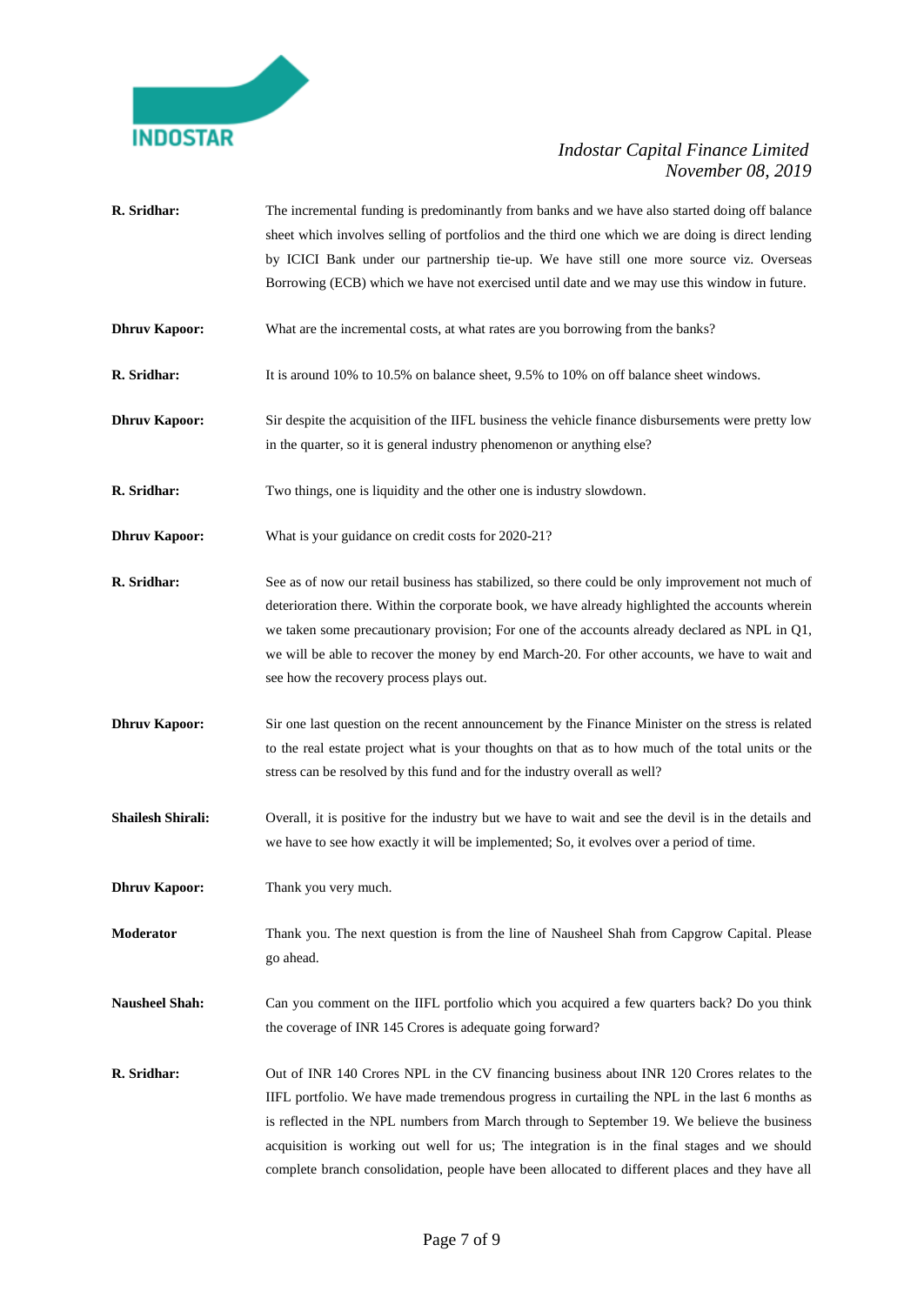

started business origination under the co-origination tie-up with ICICI Bank. So overall the acquisition decision is working out well.

- **Nausheel Shah:** The second question on the real estate portion, so that has now increased to 73% as a percentage of your corporate lending so what sort of a mix do you see in that and what kind of repayments of are you seeing in the real estate side of the portfolio?
- **Shailesh Shirali:** I do not think it will be a correct way to look at as a percentage of the corporate lending book because now we have about 5-6 products, so from a peak of about 70%-80% of the balance sheet, it is now about 23% of the balance sheet is the way we would look at it. It is at INR 2,500 Crores and the peak was about INR3,000-3500 Crores some time back; Within the INR 2,500 Crores about INR 400-500 Crores are actually projects where we have got OC and thus the receivables are coming through the escrow and we get paid out. At least INR 300 Crores of repayment should come through between now and March purely from these completed projects. The others are ongoing projects where we are seeing regular repayments from the escrow; We have mandatory prepayment mechanism in the escrow, we are seeing regular prepayments happening there, so I would expect this INR 2,500 Crores to go do down to below to INR 2000 Crores by March on the real estate segment itself.
- **Nausheel Shah:** Thank you.
- **R. Sridhar:** Thank you.
- **Moderator** Thank you. The next question is from the line of Akash Dattani from HDFC Securities. Please go ahead.
- **Akash Dattani:** Thanks once again. Just a quick question it is in relation to the previous participants question, so if I look at the vehicle finance, NPAs has seen a sharp improvement in quarter-on-quarter and while Mr. Sridhar mentioned that there have been significant recovery efforts, are there any write off too?
- **R. Sridhar:** No. We had a taken a write off in Q1.
- **Amol Joshi:** We took a write off of INR 50 Crores in the last quarter specifically for CV and there is no such large write-off during the quarter. There could be some small amounts which are in the course of regular business but not exceeding INR 5-10 crores which represents shortfalls after making recoveries.
- **Akash Dattani:** Okay so this is about INR 5-10 Crores for the quarter.
- **R. Sridhar:** Yes.